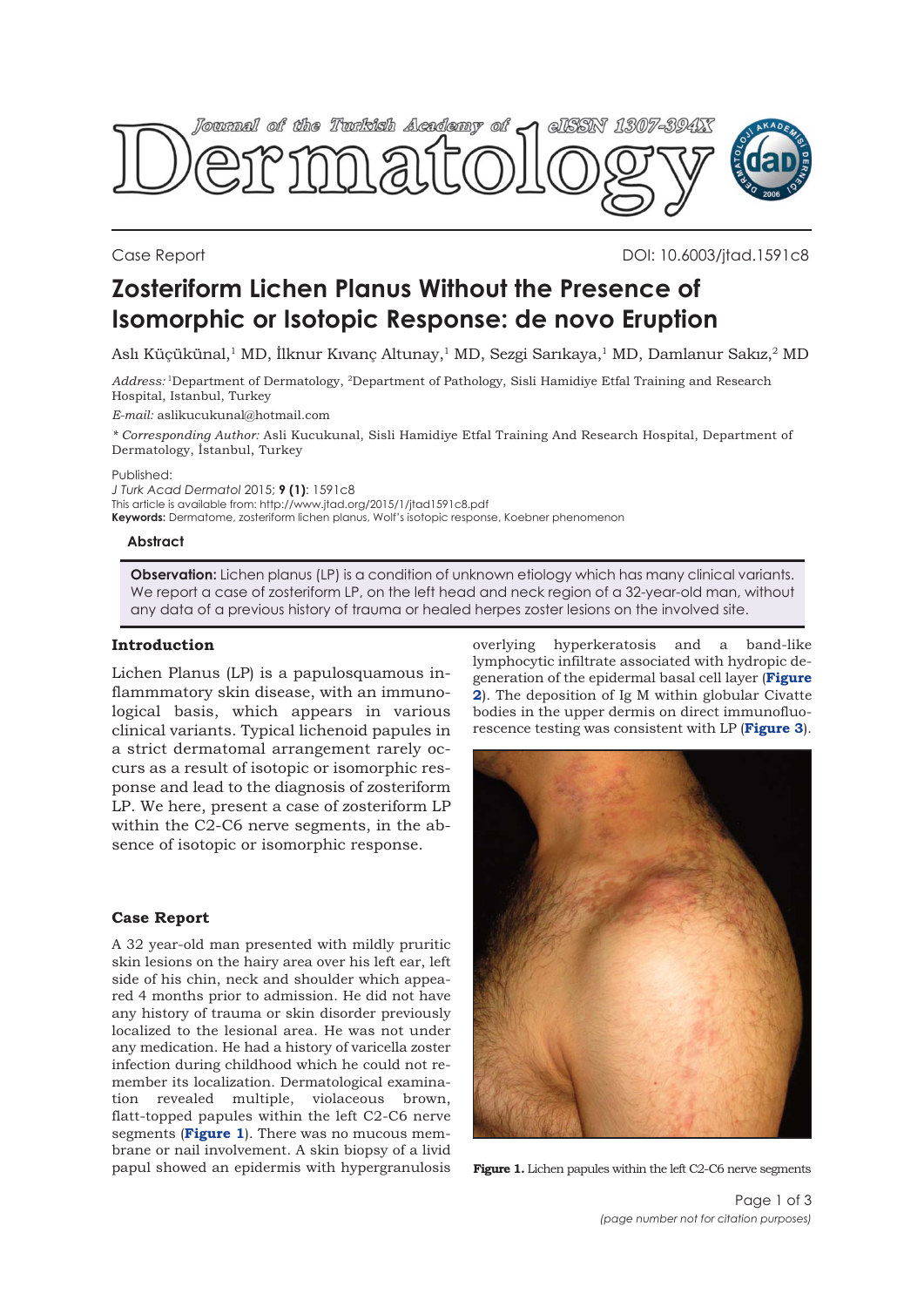#### <span id="page-1-0"></span>*J Turk Acad Dermato*l 2015; **9 (1)**: 1591c8. http://www.jtad.org/2015/1/jtad1591c8.pdf



**Figure 2.** Hypergranulosis overlying hyperkeratosis and hydropic degeneration of the epidermal basal cell layer (H and E stainX40)



**Figure 3.** Ig M deposition within globular Civatte bodies in the upper dermis (IgMX200)

Table 1. Lichen Planus Subtypes and Associated Clinical Findings<sup>7</sup>

| <b>Lesion distribution</b> | <b>Clinical features</b>                                                          |
|----------------------------|-----------------------------------------------------------------------------------|
| Blaschkoid LP              | Lesions of LP following the lines of Blaschko                                     |
| Zosteriform LP             | Lesions of LP following dermatomal lines                                          |
| Inverse LP                 | Lesions of LP confined to intertriginous regions; scale may be absent             |
| Mucosal LP                 | Lacy, white, reticulated patches or plaques with or without erosion or ulceration |
| Lichen planopilaris        | Follicular involvement of the scalp, resulting in scarring alopecia               |

The result of laboratory examination including complete blood count, liver function tests, sedimentation rate were within normal limits. Screening for hepatitis B or C infections was negatively resulted and history of any vaccination was not present in our patient. Concentration of VZV IgG was raised (474 mIU/ml; normal<80) and VZV IgM was within normal limits. The patient was put on twice daily topical application of mometasone furoate cream. Remarkable improvement was observed in three weeks time.

# **Discussion**

Lichen planus is a papulosqamous inflammmatory skin disease which is believed to be T cell mediated autoimmune disorder [**[1, 2, 3, 4](#page-2-0)**]. It can involve the mucocutaneous surfaces, nails, or hair by causing cicatricial alopecia [**[1](#page-2-0), [2, 4](#page-2-0)**]. Classical lesions are characterized by erythematous violaceous, flat-topped papules, which tend to be pruritic, sometimes covered with sticky scales [**[1, 5](#page-2-0)**]. LP appears in various clinical variants including actinic, annular, atrophic, hypertrophic, erosive, vesicular, follicular and linear, which are categorized according to the morphology, configuration and distribution of lesions [**[1, 3, 4, 5, 6, 7](#page-2-0)**]. In very rare instances linear LP presents in a segmental fashion corresponding to a dermatome and is termed zosteriform LP which is interpreted as a cutaneous reaction possibly triggered by some neural factor [**[8, 9](#page-2-0)**]. As described in **Table 1**, the cervical dermatomal distribution seen in our patient refers to zosteriform LP. Cases of zosteriform LP have been well described in the literature before, as they appeared secondary to a blaschkitis or the koebnerization of LP into the site of a previous herpes zoster infection (Wolf's isotopic response) [**[5, 6,](#page-2-0) [10, 11](#page-2-0), [12](#page-2-0)**]. This is in contrast to an isomorphic response (Koebner phenomenon), which refers to the recurrence of a pre-existing disorder along the site of trauma [**[12](#page-2-0)**]. Lack of history of trauma or healed lesions of some pre-existing disease like herpes zoster estrange us either from the idea of Wolf's isotopic response or Koebner phenomenon. However, serological analyses with an elevated VZV IgG concentration in serum supports the assump-